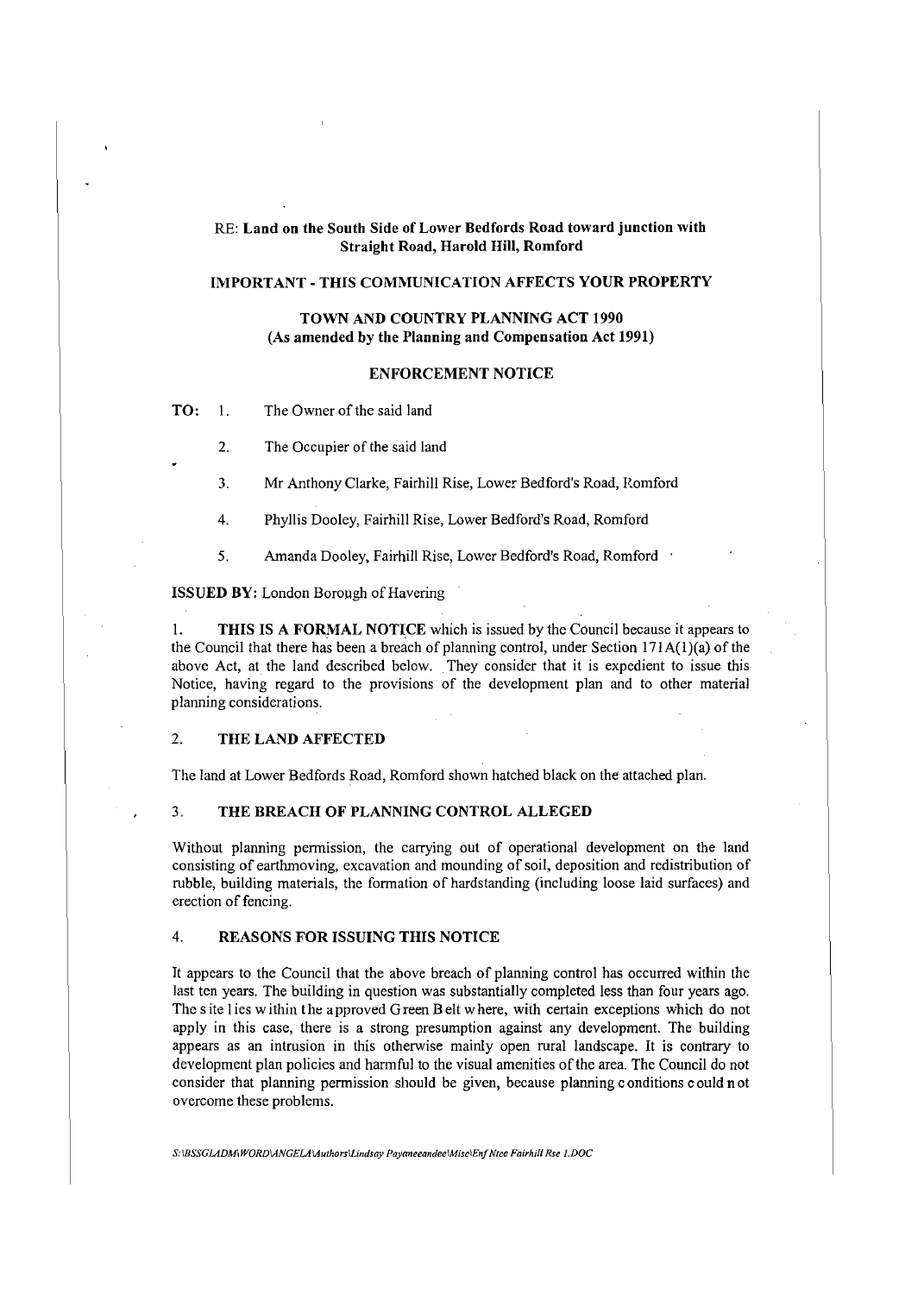In making its decision to issue this Notice the Council considered that the unauthorised use is contrary to the following policies of the Havering Unitary Development Plan: policies GRB2; ENVI.

## 5. **WHAT YOU ARE REQUIRED TO DO**

(i) Stop carrying out earthmoving and excavation and mounding of soil on the land

Time for compliance: 3 months from the effective date of this Notice

(ii) Stop carrying out deposition and redistribution of rubble and building materials

Time for compliance: 3 months from the effective date of this Notice

(iii) Stop carrying out formation of hard surfaces including loose laid surfaces

Time for compliance: 3 months from the effective date of this Notice

(iv) Remove from the land all building materials and rubble arising from compliance with the first requirement above

Time for compliance: 3 months from the effective date of this notice

(v) Reinstate the land to its former rural condition by reseeding and replanting the affected area with grass and trees

Time for compliance: 3 months from the effective date of this Notice

# 6. **WHEN THIS NOTICE TAKES EFFECT**

This Notice takes effect on  $27^{th}$  *f* context 2004, unless an appeal is made against it beforehand

Dated:  $16^{\pi}$  Sannes 2004 ;

Signed:

' -J·t,...····~ . ··•'"~\..-- ·.,\_ *"/* 

Authorised Officer

on behalf of London Borough of Havering Town Hall Main Road Romford RM1 3BD

*S:\BSSGLADM\WORD\ANGELA\Authors\Lindsay Payaneeandee\Misc\Enf Ntce Fairhill Rse I.DOC*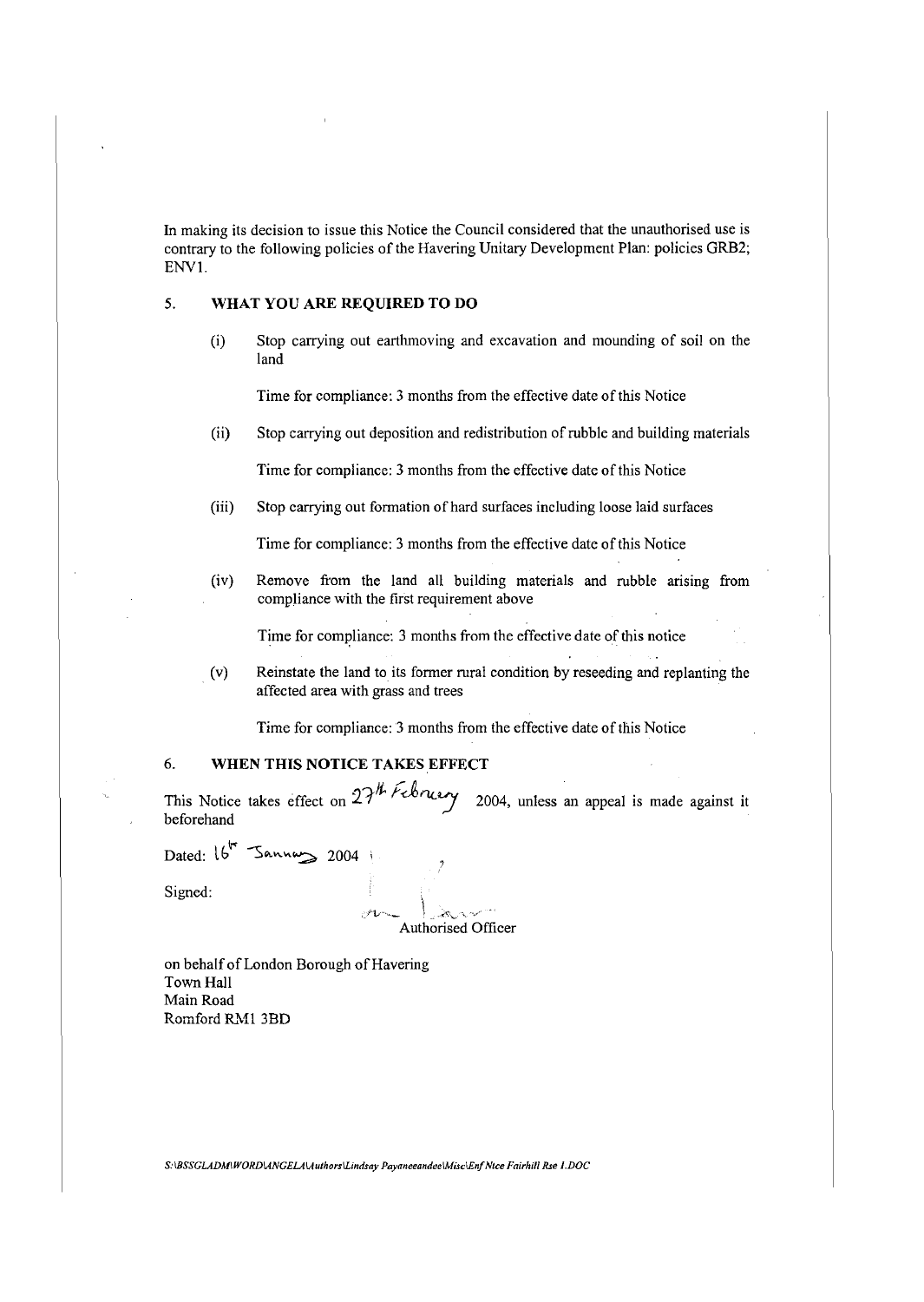#### **YOUR RIGHT OF APPEAL**

You can appeal against this Enforcement Notice to the Secretary of State by the 2004. Further details are given in the attached explanatory note.

### **WHAT HAPPENS IF YOU DO NOT APPEAL**

If you do not appeal against this Enforcement Notice, it will take effect on  $27<sup>th</sup>$  F<sub>2</sub> b *ruar* 2004 and you must then ensure that the required steps for complying with it, for which you may be held responsible, are taken within the period specified in the Notice.

# **FAILURE TO COMPLY WITH AN ENFORCEMENT NOTICE WHICH HAS TAKEN EFFECT CAN RESULT IN PROSECUTION AND/OR REMEDIAL ACTION BY THE COUNCIL.**

#### **EXPLANATORY NOTES**

#### **STATUTORY PROVISIONS**

A summary of Sections 171A, **l** 71B and 172 to 177 of the Town and Country Planning Act 1990 (as amended) is enclosed with this Notice.

## **YOUR RIGHT OF APPEAL**

You can appeal against this Notice, but any appeal must be in writing and received, or posted (with the postage paid and properly addressed) in time to be received in the ordinary course of the post, by the Secretary of State before  $27h$  February 2004. The enclosed booklet "Enforcement Appeals - A guide to Procedure" sets out your rights. Read it carefully. If you appeal you should use the enclosed appeal forms. T wo copies a re for you to send to the Secretary of State if you decide to appeal. The other is for you to keep as a duplicate for your own records. You should also send the Secretary of State a copy of the Enforcement Notice.

## **GROUNDS OF APPEAL**

The grounds of appeal are set out in Section 174 of the Town and Country Planning Act 1991 and are also set out on pages 2 - *5* the enclosed appeal forms.

#### **PLANNING APPLICATION FEE**

Should wish to appeal on ground (a) - that planning permission should be granted for the unauthorised development - then a fee of £220 is payable both to the Secretary of State and to the Council. If the fees are not paid then that ground of appeal will not be valid.

#### **STATEMENT ON GROUNDS OF APPEAL**

You must submit to the Secretary of State, either when giving notice of appeal or within 14 days from the date on which the Secretary of State sends him a notice so requiring him, a statement in writing specifying the grounds on which you are appealing against the enforcement notice and stating briefly the facts on which you propose to rely in support of

*S:\BSSGLADM\WORD\ANGELA\Authors\lindsay Payaneeandee\Misc\Enf Ntce Fairhill Rse I.DOC*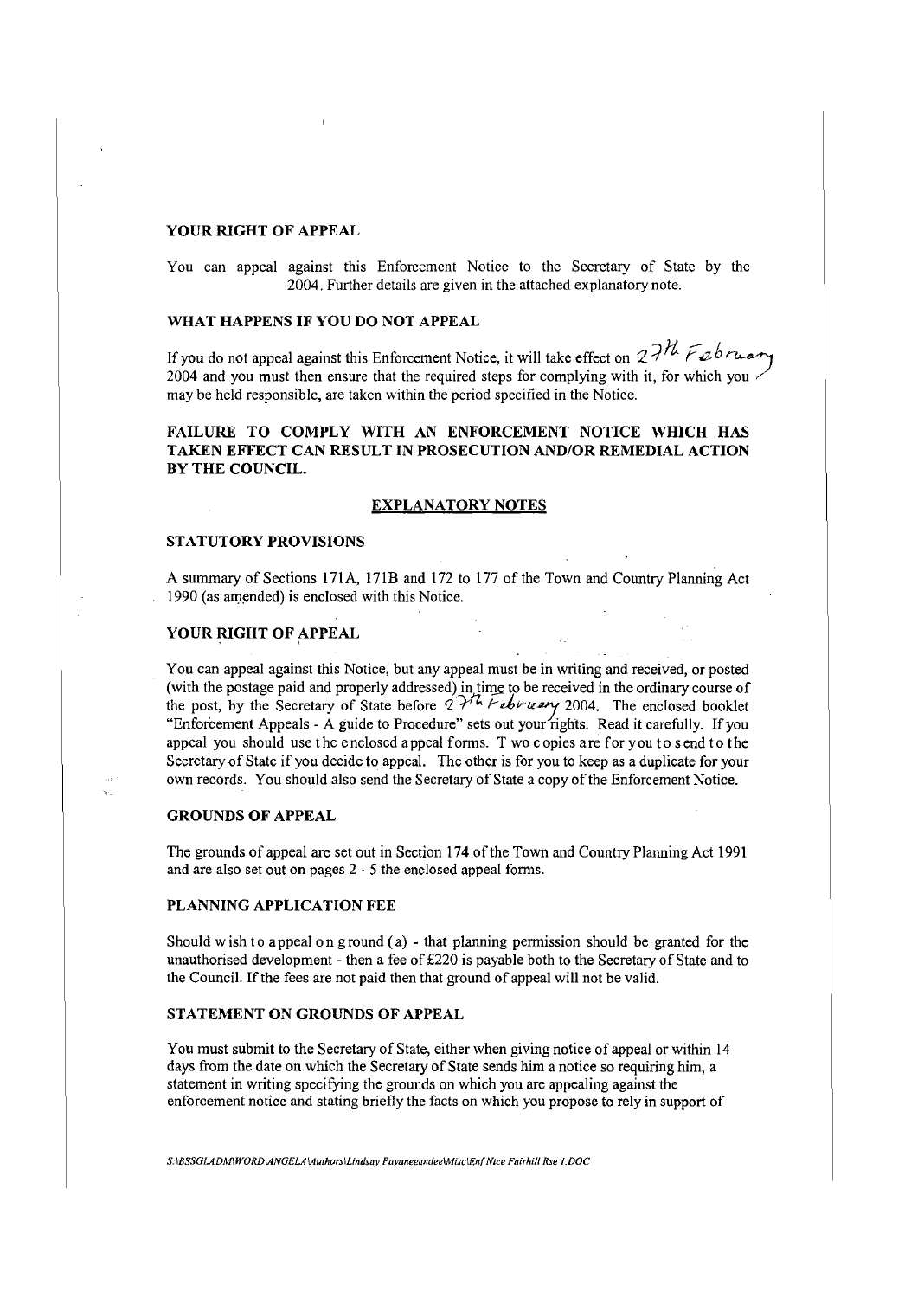each of those grounds.

سيسين.<br>مستعلما

# **RECIPIENTS OF THE ENFORCEMENT NOTICE**

The names and addresses of all the persons on whom the Enforcement Notice has been served are:

- **TO:** I. The Owner of the said land
	- 2. The Occupier of the said land
	- 3. Mr Anthony Clarke, Fairhill Rise, Lower Bedford's Road, Romford
	- 4. Phyllis Dooley, Fairhill Rise, Lower Bedford's Road, Romford
	- 5. Amanda Dooley, Fairhill Rise, Lower Bedford's Road, Romford

*S:\BSSGLADMlWORDIANGELA\Authors\Lindsay Payaneeandee\Misc\Enf Ntce Fairhi// Rse I .DOC*